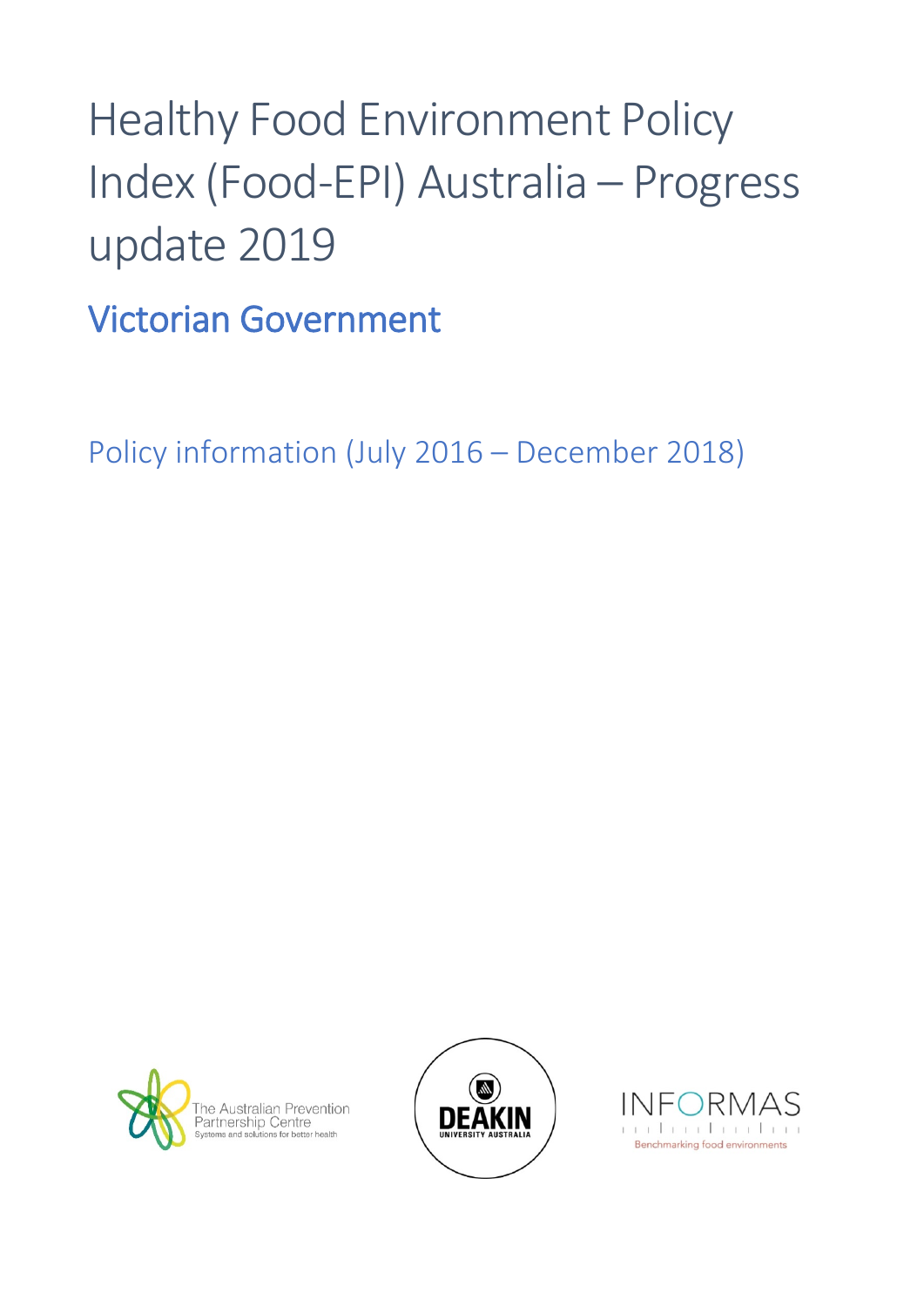## Actions taken (July 2016 – December 2018) by the Victorian Government in relation to the recommended policies from the 2017 Food Policy Index report

| ID               | <b>Domain</b>                          | <b>Recommended policy action</b>                                                                                                                                                                                                                                                                                 | Progress against meeting recommended action                                                                                                                                                                                                                                                                                                                                                                                                                                                                                                                                                                                                                                                                                                                                                                                                                                                                                                                                                                                                                                                                                                                                                                                                                                                                                                                                                                                                                              |
|------------------|----------------------------------------|------------------------------------------------------------------------------------------------------------------------------------------------------------------------------------------------------------------------------------------------------------------------------------------------------------------|--------------------------------------------------------------------------------------------------------------------------------------------------------------------------------------------------------------------------------------------------------------------------------------------------------------------------------------------------------------------------------------------------------------------------------------------------------------------------------------------------------------------------------------------------------------------------------------------------------------------------------------------------------------------------------------------------------------------------------------------------------------------------------------------------------------------------------------------------------------------------------------------------------------------------------------------------------------------------------------------------------------------------------------------------------------------------------------------------------------------------------------------------------------------------------------------------------------------------------------------------------------------------------------------------------------------------------------------------------------------------------------------------------------------------------------------------------------------------|
|                  | <b>VIC1</b> Support for<br>communities | Put in place overarching state-wide<br>structures, with associated<br>resources, to provide broad and<br>maintaining healthy food<br>across multiple settings                                                                                                                                                    | The Victorian Government has a suite of Healthy Choices policy guidelines for sport and recreation<br>facilities, hospitals, health services, workplaces and parks, as well as aligned policies for schools and<br>early childcare settings that provide consistent healthy food supply standards across multiple settings.<br>coordinated support for creating and To support implementation across the state, the Victorian Government funds the Healthy Eating<br>Advisory Service (HEAS) to coordinate support across these settings to improve the supply and<br>environments at the community level promotion of healthy foods and drinks, and to reduce the supply of unhealthy options.<br>In 2018, HEAS released FoodChecker, the first online menu assessment tool in Australia. FoodChecker<br>enables retail providers to assess the healthfulness of the food and drinks they offer and supports them<br>to make healthy changes in order to meet the Healthy Choices guidelines. Support provided by HEAS<br>enables consistent policies to be implemented across the state, maximising scale and reach, while<br>avoiding duplication of resources. As well as online support tools, HEAS provides training and mentoring<br>for health professionals and food retailers, as well as a series of case studies that showcase lead<br>adopters to inspire and demonstrate the business case for change. Please refer to<br>https://heas.healthy.vic.gov.au/ |
| <b>VIC2</b>      | <b>Food provision</b>                  | Establish a whole-of-government<br>policy on healthy food procurement<br>and provision across all Victorian<br>government departments and<br>settings under government control<br>(e.g., sport and recreation facilities,<br>community events)                                                                   | There is work underway to develop a Department of Human Services Healthy Food Procurement policy<br>which would require staff across Victoria to make healthier choices when purchasing catering using<br>government funds.                                                                                                                                                                                                                                                                                                                                                                                                                                                                                                                                                                                                                                                                                                                                                                                                                                                                                                                                                                                                                                                                                                                                                                                                                                              |
| VIC <sub>3</sub> | <b>Monitoring and</b><br>intelligence  | Implement ongoing monitoring of<br>food environments, including the<br>extent of marketing of unhealthy<br>foods to children, and the nutritional<br>quality of food provided / available in<br>schools and public sector settings<br>(such as hospitals, other government<br>facilities providing food service) | The HEAS collects data on its level of engagement with all setting and the organisations that are working<br>towards or have met Healthy Choices. This is used for monitoring and evaluation and for the<br>development of partnership and engagement strategies to increase reach.                                                                                                                                                                                                                                                                                                                                                                                                                                                                                                                                                                                                                                                                                                                                                                                                                                                                                                                                                                                                                                                                                                                                                                                      |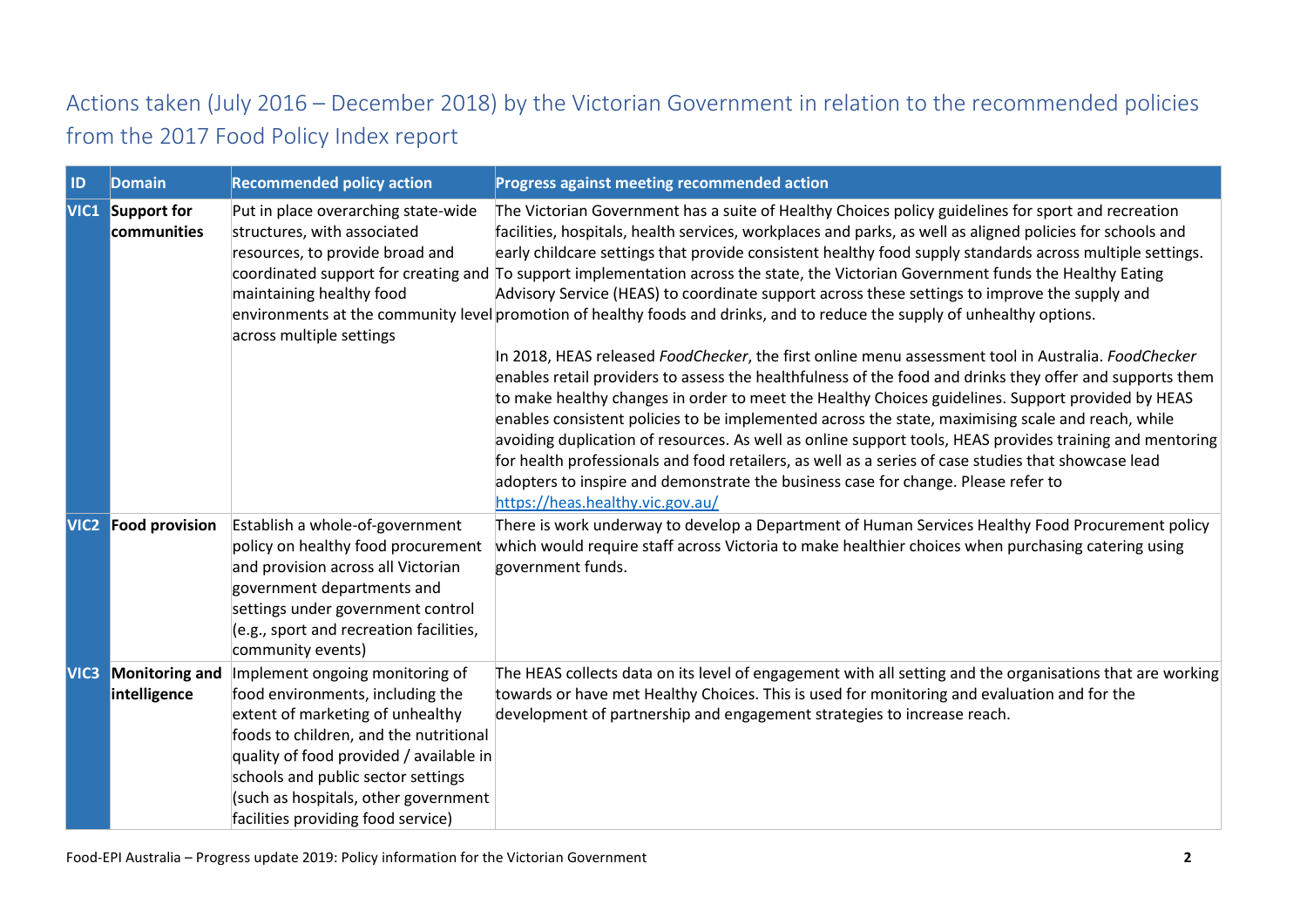|      | <b>VIC4 Food provision</b> | <b>Canteens and Other School Food</b><br>Services Policy' in all schools<br>(including government, independent<br>and Catholic schools) by extending<br>reporting mechanisms, incentives<br>and support systems                                                                                                  | Improve compliance with the 'School  To support healthy eating in schools, the Department of Education and Training's School Canteens and<br>Other School Food Services Policy sets out principles which schools should follow to promote healthy<br>eating, and in particular, addresses food selection, food categories, food safety and the role of school<br>councils in developing a healthy school food service. The Department of Education and Training,<br>however, supports local decision making, and considers that schools are best placed to make decisions<br>that meet the nutritional and health needs of their students.                                                                                                                                                                                                                                                                         |
|------|----------------------------|------------------------------------------------------------------------------------------------------------------------------------------------------------------------------------------------------------------------------------------------------------------------------------------------------------------|--------------------------------------------------------------------------------------------------------------------------------------------------------------------------------------------------------------------------------------------------------------------------------------------------------------------------------------------------------------------------------------------------------------------------------------------------------------------------------------------------------------------------------------------------------------------------------------------------------------------------------------------------------------------------------------------------------------------------------------------------------------------------------------------------------------------------------------------------------------------------------------------------------------------|
|      |                            |                                                                                                                                                                                                                                                                                                                  | To increase support to schools to implement the DET School Canteens and Other School Food Services<br>policy, the Victorian Government funds the Healthy Eating Advisory Service (as above VIC1). The recent<br>release of FoodChecker, an online menu assessment tool enables schools to instantly assess their<br>canteen and food service menus and to make suitable changes to meet the Victorian School Canteens<br>and Other School Food Service Policy. This online tool compliments a range of other strategies provided<br>through HEAS to support a healthier food supply in schools and other settings. In addition, a Schools<br>Mentorship Program is available to enhance the knowledge, skills, and confidence of health<br>professionals and/or champions supporting schools and build local capacity to meet the policy using a<br>whole-of-school approach.                                      |
|      |                            |                                                                                                                                                                                                                                                                                                                  | Early childhood services are also supported to meet the National Quality Standards on healthy eating.<br>The HEAS offers free, tailored healthy eating and nutrition advice to help early childhood services<br>develop a healthy eating environment. Long day care services can use HEAS's FoodChecker to help plan<br>their menus in line with the Victorian Menu Planning Guidelines for Long Day Care. Early childhood<br>service can sign up for the Achievement Program, which helps to embed a health promoting service<br>approach and create a healthy learning environment to support the health and wellbeing of Victorian<br>children.                                                                                                                                                                                                                                                                 |
| VIC5 |                            | Food promotion Require all organisations, such as<br>community groups and sports clubs,<br>that receive funding from the<br>Victorian Government (including<br>VicHealth) to restrict all promotion<br>(including sponsorship) related to<br>unhealthy food and beverages as a<br>condition of receiving funding | Sport and Recreation Victoria (SRV) have embedded the Healthy Choices guidelines in the Better Indoor<br>Stadiums and Community Sport Infrastructure (Better Pools category) Funds. Through these funds, SRV<br>offer up to \$3 million to local council stadium and swimming pool infrastructure projects. Successful<br>applicants are required to demonstrate how Healthy Choices will be implemented in the project through<br>a Healthy Choices implementation plan endorsed by the DHHS. Healthy Choices includes food supply<br>and promotion targets, and states that organisations should not engage in sponsorship, marketing,<br>branding or advertising to children and youth of foods and drinks inconsistent with Healthy Choice. For<br>more information about the Better Indoor Stadiums and Community Sport Infrastructure funds visit:<br>https://sport.vic.gov.au/grants-and-funding/our-grants |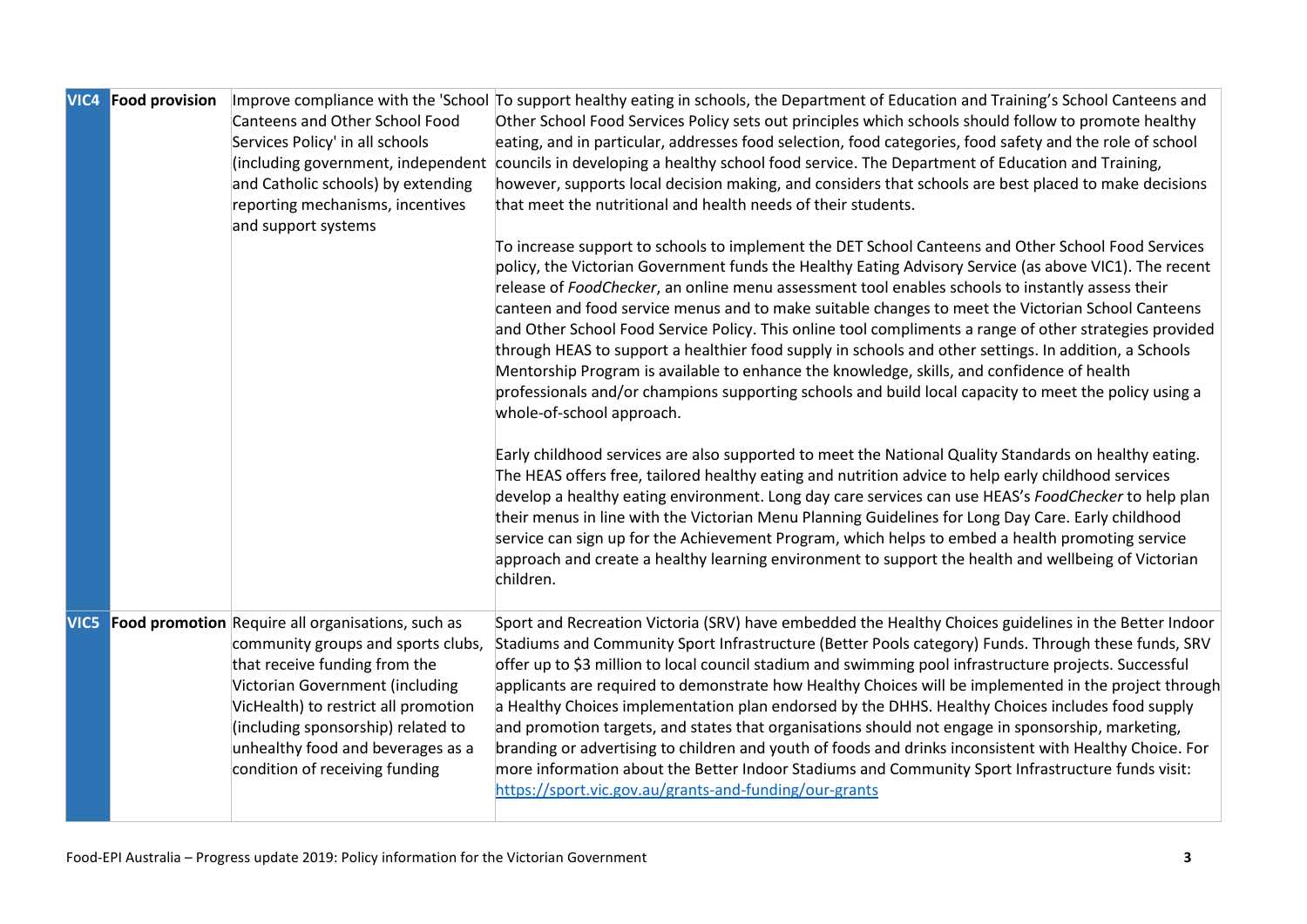|      |                         |                                                                                                                                                                                                                                                                                    | Vichealth have been working with sporting organisations to collect information about the rationale,                                                                                                                                                                                                                                                                                                                                                                                                                                                                                                                                                                                                                                                                                                                                                                   |
|------|-------------------------|------------------------------------------------------------------------------------------------------------------------------------------------------------------------------------------------------------------------------------------------------------------------------------|-----------------------------------------------------------------------------------------------------------------------------------------------------------------------------------------------------------------------------------------------------------------------------------------------------------------------------------------------------------------------------------------------------------------------------------------------------------------------------------------------------------------------------------------------------------------------------------------------------------------------------------------------------------------------------------------------------------------------------------------------------------------------------------------------------------------------------------------------------------------------|
|      |                         |                                                                                                                                                                                                                                                                                    | process, benefits and challenges experiences by adopting a junk food free sponsorship policy. This work                                                                                                                                                                                                                                                                                                                                                                                                                                                                                                                                                                                                                                                                                                                                                               |
|      |                         |                                                                                                                                                                                                                                                                                    | will inform next steps taken to reduce junk food sponsorship in sports. Visit                                                                                                                                                                                                                                                                                                                                                                                                                                                                                                                                                                                                                                                                                                                                                                                         |
|      |                         |                                                                                                                                                                                                                                                                                    | https://www.vichealth.vic.gov.au/search/reducing-junk-food-in-sport-project-building-the-business-                                                                                                                                                                                                                                                                                                                                                                                                                                                                                                                                                                                                                                                                                                                                                                    |
|      |                         |                                                                                                                                                                                                                                                                                    | case                                                                                                                                                                                                                                                                                                                                                                                                                                                                                                                                                                                                                                                                                                                                                                                                                                                                  |
|      | <b>VIC6</b> Food retail | Develop guidelines and offer co-<br>ordinated support to local<br>retail settings                                                                                                                                                                                                  | The Healthy Choices policy guidelines (as above VIC1) and implementation support provided through<br>HEAS provide consistent and coordinated support to local government to improve the availability and<br>governments on ways to improve the promotion of healthy food and drinks, at the expense of unhealthy options in retail settings. In 2018,<br>availability of healthy foods in retail 92% of Victorian local governments have prioritised Healthier eating in their Municipal Health and<br>settings, and decrease the availability Wellbeing Plans. Within local government settings, progress in facilitating change through sport and<br>and promotion of unhealthy foods in recreation facilities was strengthened by the embedding of Healthy choices guidelines in facility funding<br>grants for indoor stadiums and swimming pools (as above VIC5) |
|      |                         |                                                                                                                                                                                                                                                                                    | In October 2017, the following resolution was passed by the Municipal Association of Victoria State<br>Council meeting, that 'the Municipal Association of Victoria State Council reiterates to the State<br>Government the importance of work being undertaken by local and State Government to reduce the<br>consumption of sugar sweetened drinks as a population level intervention to reduce obesity and<br>associated burdens'                                                                                                                                                                                                                                                                                                                                                                                                                                  |
|      |                         |                                                                                                                                                                                                                                                                                    | VicHealth's Water in Sport Initiative 2017-20 supports eight local governments to make water the drink<br>of choice in canteens/retail food outlets in local sport and active recreation facilities, including council<br>policy development which could guide future retail food and drink tendering processes<br>https://www.vichealth.vic.gov.au/waterinsport                                                                                                                                                                                                                                                                                                                                                                                                                                                                                                      |
| VIC7 |                         | Food promotion Implement policies to restrict the<br>promotion of unhealthy food and<br>beverages in settings controlled or<br>managed by the Victorian<br>Government (e.g., public transport,<br>bus shelters, government-owned<br>billboards, sporting facilities and<br>events) | Implementation of the Healthy Choices guidelines within sport and recreation centres includes food<br>supply and promotion targets, and states that organisations should not engage in sponsorship,<br>marketing, branding or advertising to children and youth of foods and drinks inconsistent with Healthy<br>Choices. A leading example of this in action is the removal of unhealthy food and drink promotion at the<br>Melbourne State Aquatic Centre.<br>Victoria has contributed to the development of a national interim guide for reducing children's exposure<br>to unhealthy food and drink marketing. This guide was endorsed by Ministers at the August 2018 COAG                                                                                                                                                                                       |
|      |                         |                                                                                                                                                                                                                                                                                    | Health Council meeting, noting that the guide is for voluntary use by governments<br>(www.coaghealthcouncil.gov.au)                                                                                                                                                                                                                                                                                                                                                                                                                                                                                                                                                                                                                                                                                                                                                   |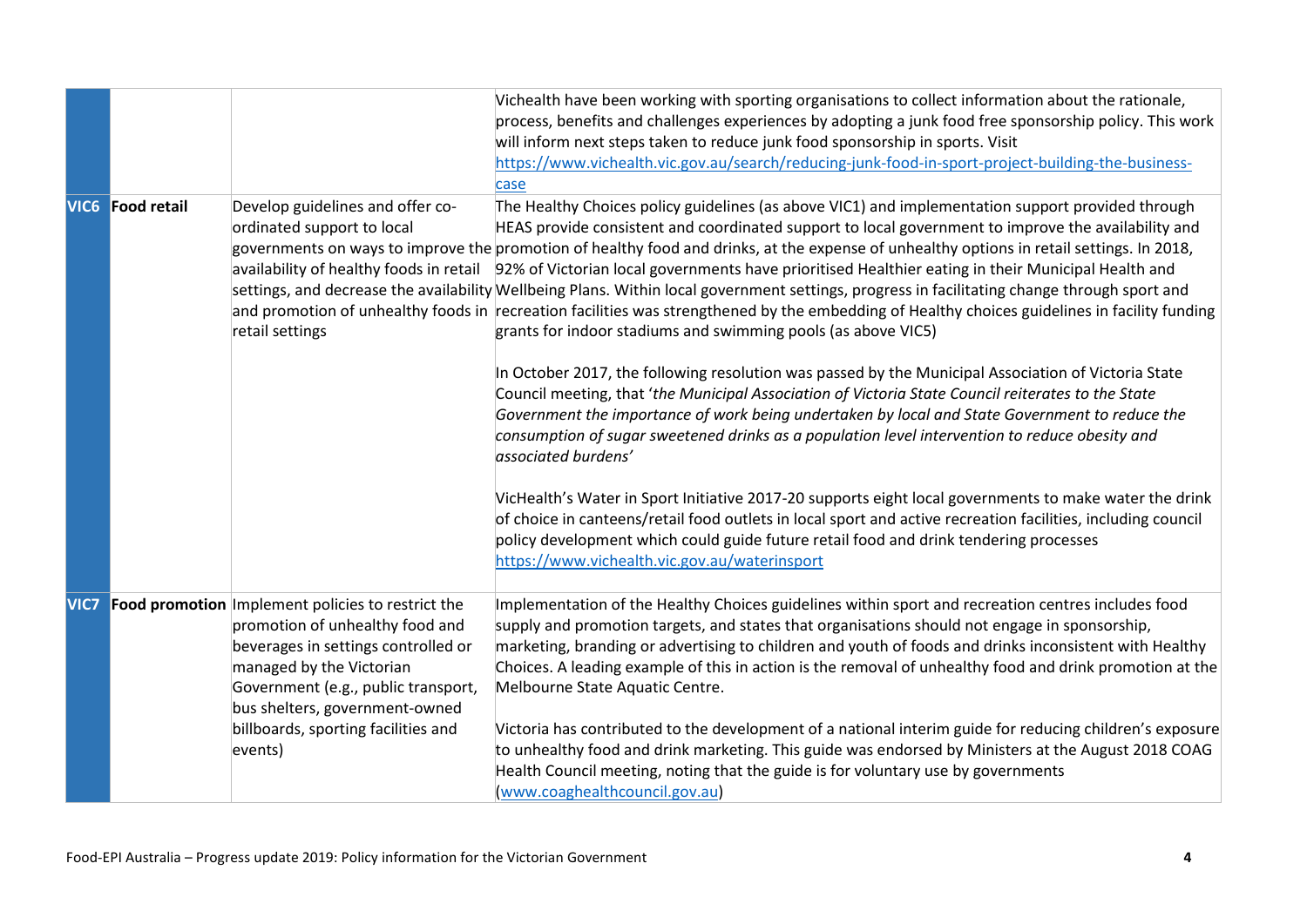|                  | <b>VIC8 Governance</b>                  | Implement formal health impact<br>assessments as part of policy<br>development and proposal<br>processes, including explicit details<br>about the consideration of potential                                                                                                   | The Victorian public health and wellbeing plan 2015-2019 and associated outcomes framework and<br>action plan guides population nutrition activities across government.                                                                                                                                                                                                                                                                                                                                                                                                                                                                                                                                                                                                                                                                                                                                                                                                                                                                                                                                                                      |
|------------------|-----------------------------------------|--------------------------------------------------------------------------------------------------------------------------------------------------------------------------------------------------------------------------------------------------------------------------------|----------------------------------------------------------------------------------------------------------------------------------------------------------------------------------------------------------------------------------------------------------------------------------------------------------------------------------------------------------------------------------------------------------------------------------------------------------------------------------------------------------------------------------------------------------------------------------------------------------------------------------------------------------------------------------------------------------------------------------------------------------------------------------------------------------------------------------------------------------------------------------------------------------------------------------------------------------------------------------------------------------------------------------------------------------------------------------------------------------------------------------------------|
|                  |                                         | impacts of policies on population<br>nutrition and health                                                                                                                                                                                                                      |                                                                                                                                                                                                                                                                                                                                                                                                                                                                                                                                                                                                                                                                                                                                                                                                                                                                                                                                                                                                                                                                                                                                              |
| VIC <sub>9</sub> | <b>Food retail</b>                      | Amend the planning framework to<br>explicitly make health and healthy<br>food environments a priority in state<br>planning, as a way to facilitate local<br>governments limiting the placement<br>/ density of unhealthy food outlets<br>while supporting healthy food outlets | Nil                                                                                                                                                                                                                                                                                                                                                                                                                                                                                                                                                                                                                                                                                                                                                                                                                                                                                                                                                                                                                                                                                                                                          |
|                  | <b>VIC10</b> Food provision             | and increased support for the<br>'Achievement Program' and the<br>'Health Eating Advisory Service',<br>and private-sector settings to<br>implement healthy food policies                                                                                                       | Demonstrate long-term commitment As articulated in Implementing the Victorian public health and wellbeing plan 2015-2019: taking action -<br>the first two years, the Victorian Government is committed to increasing access to healthy food and<br>drink in multiple settings through the Healthy Choices guidelines, the Healthy Eating Advisory Service<br>and the Achievement Program (a health promoting framework).<br>which support a wide range of public https://www.health.vic.gov.au/about/publications/policiesandguidelines/implementing-the-victorian-<br>public-health-and-wellbeing-plan-2015-2019<br>Alfred Health is also supporting hospitals and health services to implement prevention initiatives with<br>an emphasis on the increased provision of healthy food and drinks. It collaborates with the HEAS and AP<br>to maximise the uptake of Healthy Choices policy and reduce duplication of effort.<br>The DHHS has undertaken a review and 'refresh' of the Achievement Program which includes a<br>continued focus on healthy eating and supporting settings to develop and implement healthy food<br>policies. |
|                  | <b>VIC11</b> Support for<br>communities | Integrate practical skills in growing<br>and cooking foods, as well as<br>way that supports existing teaching<br>priorities                                                                                                                                                    | The Victorian Government (through the Department of Health and Human Services) is funding the<br>Playground to Plate Grants Scheme with the Stephanie Alexander Kitchen Garden Foundation. The<br>nutrition information, into the school scheme is providing 100 Victorian government primary schools with a one-off \$5,000 infrastructure<br>curriculum across all school years in agrant to assist in establishing or enhancing a kitchen garden program. This will enable students to<br>experience fun, hands-on learning through cooking and gardening in order to form positive food habits<br>for life (the Stephanie Alexander Kitchen Garden pleasurable food education philosophy).                                                                                                                                                                                                                                                                                                                                                                                                                                               |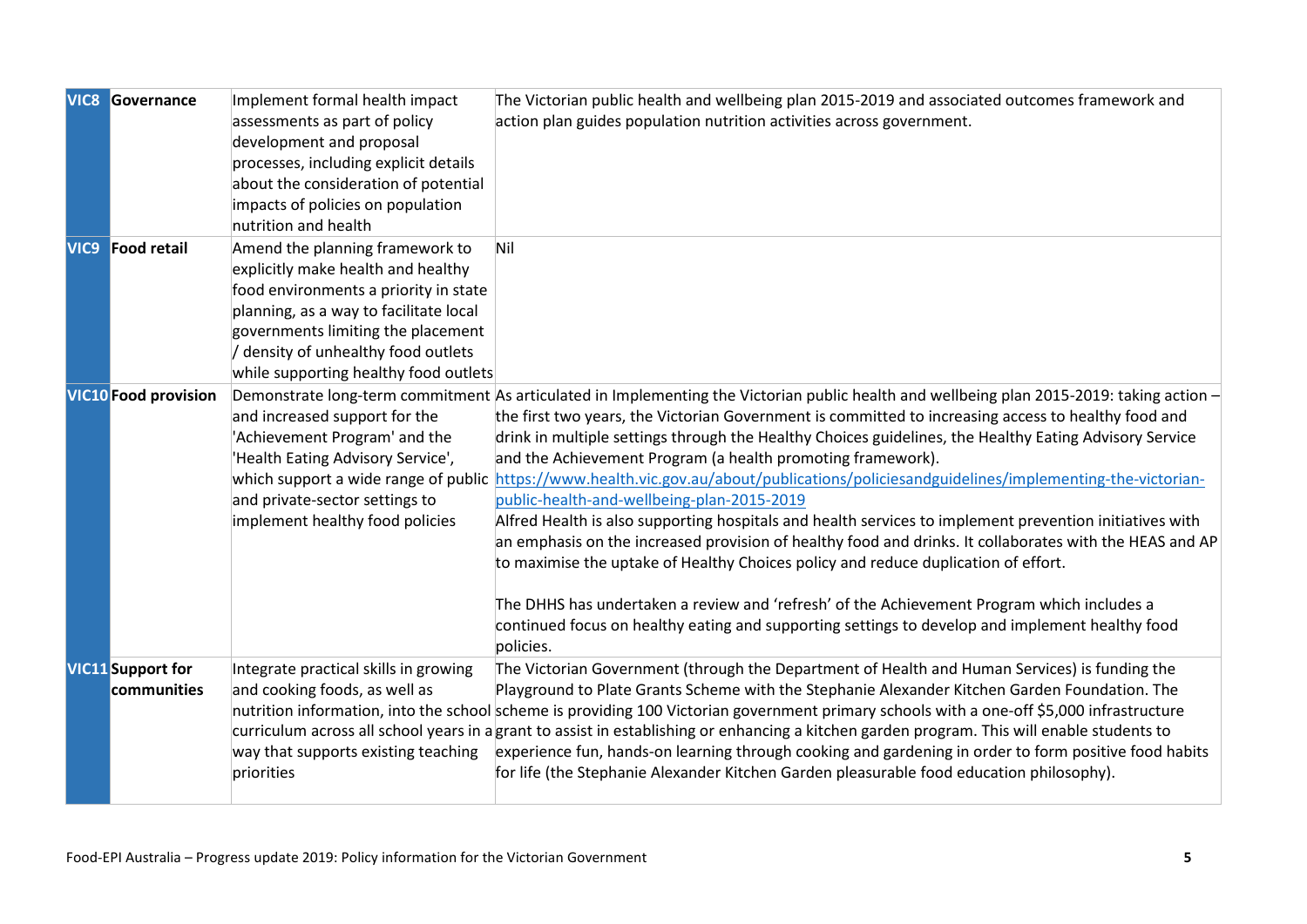|                                         |                                                                                                                                                                                                                                     | In addition, the Department of Education and Training had funded the Stephanie Alexander Kitchen<br>Garden Foundation to expand its program in Victoria through the Pleasurable Food Education Package.<br>Though this investment, the program has expanded to an additional 250 early childhood services,<br>primary and secondary schools.<br>The School Breakfast Clubs Program provides a healthy breakfast for students who may otherwise arrive<br>at school hungry. The Victorian Government, through the Department of Education and Training, has<br>partnered with Foodbank Victoria to deliver free food supplies to 500 of the most disadvantaged<br>government primary schools across Victoria. This initiative is helping to address hunger and<br>disadvantage by providing more than 50,000 free, healthy and nutritious breakfasts per week. The<br>program also has additional benefits for students through informal learning opportunities, including                                                                                                                                         |
|-----------------------------------------|-------------------------------------------------------------------------------------------------------------------------------------------------------------------------------------------------------------------------------------|-------------------------------------------------------------------------------------------------------------------------------------------------------------------------------------------------------------------------------------------------------------------------------------------------------------------------------------------------------------------------------------------------------------------------------------------------------------------------------------------------------------------------------------------------------------------------------------------------------------------------------------------------------------------------------------------------------------------------------------------------------------------------------------------------------------------------------------------------------------------------------------------------------------------------------------------------------------------------------------------------------------------------------------------------------------------------------------------------------------------|
|                                         |                                                                                                                                                                                                                                     | increased knowledge around healthy eating and nutrition.                                                                                                                                                                                                                                                                                                                                                                                                                                                                                                                                                                                                                                                                                                                                                                                                                                                                                                                                                                                                                                                          |
| <b>VIC12</b> Food retail                | Implement and promote incentives<br>based on the 'Achievement<br>Program') for sports and recreation<br>clubs to sell a healthier range of food<br>and beverages whilst limiting<br>availability of unhealthy food and<br>beverages | VicHealth has supported a range of Regional Sports Assemblies, State Sporting Associations, local<br>or accreditation schemes (potentially governments, sports clubs, associations and sport and recreation facilities to promote healthy choices<br>within sports venues by trialling and sport evaluating a range of nudges within the retail environment.<br>This has led to evidence-based recommendation for how healthier choices can be promoted (and<br>decreased promotion of unhealthy choices) in sporting environments whilst still maintaining commercial<br>viability. For examples visit https://www.vichealth.vic.gov.au/media-and-<br>resources/publications/healthy-choice-food                                                                                                                                                                                                                                                                                                                                                                                                                 |
| <b>VIC13</b> Support for<br>communities | Commit to ongoing, long-term<br>support for social marketing<br>campaigns promoting healthy eating, when eating out.<br>population nutrition                                                                                        | In May 2018, the Victorian Government launched a small consumer education campaign to support the<br>introduction of kilojoule menu labelling laws in chain food outlets and support Victorians to eat better<br>as part of broader efforts to improve The 'Kilojoules on the menu: check before you choose' campaign aims to:<br>Raise awareness that the energy (kilojoule) content of food is now displayed on menus and food<br>$\overline{\phantom{0}}$<br>tags<br>Educated consumers about their daily energy (kilojoule) needs, and the kilojoule content of<br>take-away and ready-to-eat foods and drinks<br>Encourage consumers to use this information to make healthier choices when selecting<br>takeaway and ready-to-eat food and drinks<br>This campaign included paid (radio, social media, shopping centre billboards) and unpaid social media,<br>plus a website with useful tools such as kJ needs calculators, and information on balancing energy<br>intake. Phase 2 of this campaign is being planned for 2018-19.<br>https://www.betterhealth.vic.gov.au/campaigns/kilojoules-on-the-menu |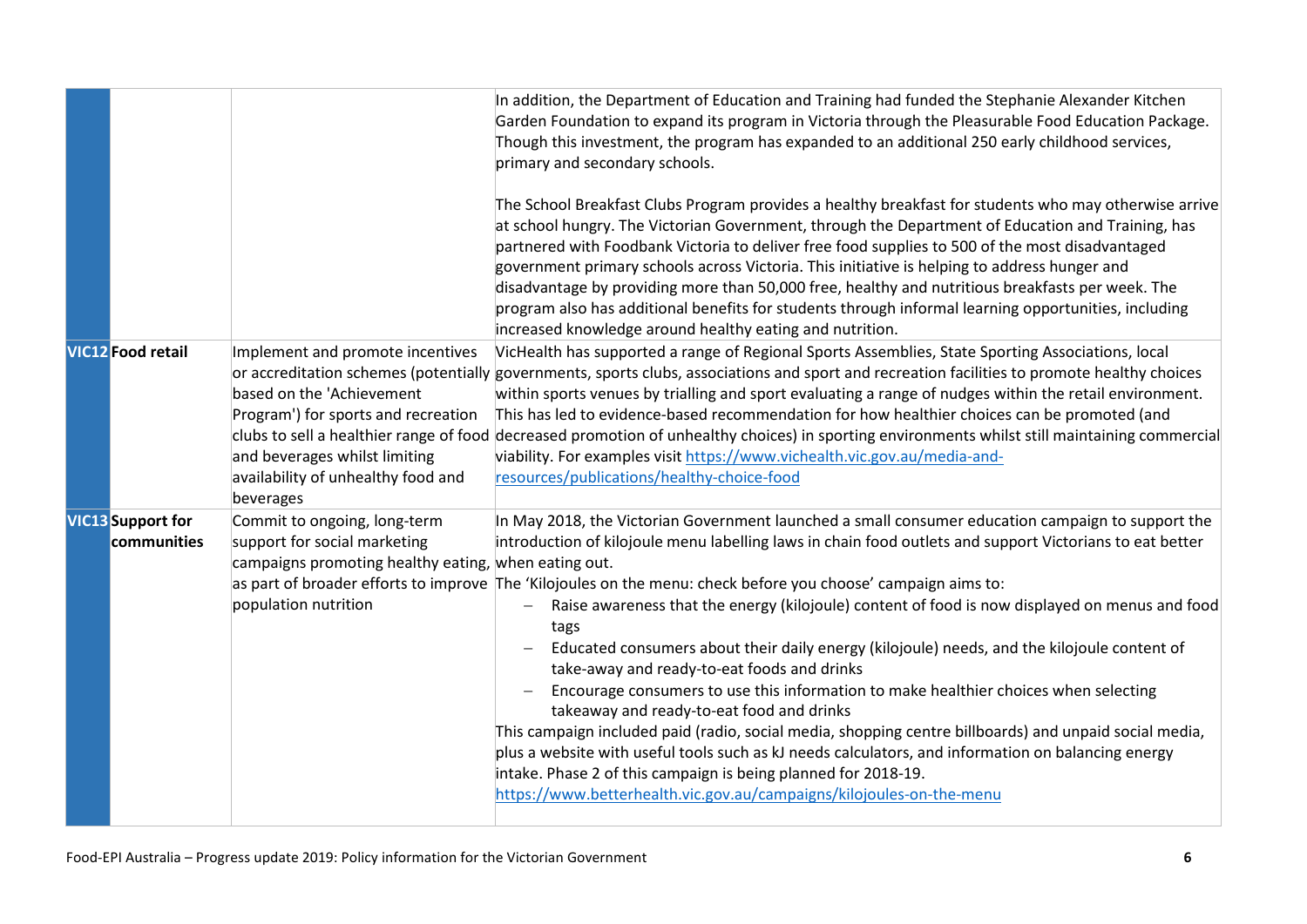|                                             |                                                                                                                                                                                                                                                          | VicHealth has invested in a social marketing campaign to promote healthier eating through reduced salt<br>intake since 2016. There is committed investment in Unpack the Salt for 2018 and 2019.<br>www.unpackthesalt.com.au                                                                                                                                                                                                                                                                                                                                                                                                                                                                                                                                                                                                                                                                                                                                                                                                                                                                                                                      |
|---------------------------------------------|----------------------------------------------------------------------------------------------------------------------------------------------------------------------------------------------------------------------------------------------------------|---------------------------------------------------------------------------------------------------------------------------------------------------------------------------------------------------------------------------------------------------------------------------------------------------------------------------------------------------------------------------------------------------------------------------------------------------------------------------------------------------------------------------------------------------------------------------------------------------------------------------------------------------------------------------------------------------------------------------------------------------------------------------------------------------------------------------------------------------------------------------------------------------------------------------------------------------------------------------------------------------------------------------------------------------------------------------------------------------------------------------------------------------|
| <b>VIC14</b> Monitoring and<br>intelligence | Introduce regular measuring of<br>children's height and weight at key<br>stages of primary and secondary<br>schools, on an 'opt-out' consent basis                                                                                                       | Information about Victorian students' health and wellbeing, including perceptions on healthy weight, is<br>currently collected by student self-report in the Victorian Student Health and Wellbeing (About You)<br>Survey, delivered by the Department of Education and Training.                                                                                                                                                                                                                                                                                                                                                                                                                                                                                                                                                                                                                                                                                                                                                                                                                                                                 |
|                                             |                                                                                                                                                                                                                                                          | Deakin University has partnered with the Department of Education an d Training, the Department of<br>Health and Human Services, VicHealth, primary care partnerships and health services in Northern<br>Victoria, to trial a whole of community approach to childhood obesity prevention - the Reflexive<br>Evidence and Systems interventions to Prevent Obesity and Non-communicable Diseases (RESPOND).<br>This project will monitor and evaluate the effectiveness of a suite of physical activity and healthy eating<br>interventions and the impact they have on the prevalence of childhood overweight/obesity. As part of<br>this study, school level direct height and weight measurements will be taken.                                                                                                                                                                                                                                                                                                                                                                                                                                |
| <b>VIC15</b> Food labelling                 | of kilojoule menu labelling in fast<br>(e.g., cinemas) with potential<br>adaptation of the Health Star Rating<br>scheme for menu labelling purposes                                                                                                      | Extend the proposed implementation The Food Amendment (Kilojoule Labelling Scheme and Other Matters) Act 2017 came into effect in<br>Victoria on 1 May 2018 requiring certain large chain food outlets and supermarkets to display kilojoules<br>food chains to apply to more settings for unpackaged, ready-to-eat foods/drinks on their menus, and food tags as well as the display the<br>statement 'the average daily adult energy intake is 8,700 kJ'. The scope of the new Victorian laws is<br>broadly consistent with legislation already in place in other states in line with the Forum of Food<br>Regulation Ministers endorsed Principles for Introducing Point-of-Sale Nutrition Information in Standard<br>Food Outlets.<br>With this legislation only just enacted in Victoria it is too early to look at changing or extending the<br>scope of these laws, once the legislation has been in place for a time and there has been the<br>opportunity to observe and evaluate the implementation and outcomes of the kilojoule labelling<br>scheme on Victorian businesses and consumers, future policy responses can be considered. |
| <b>VIC16</b> Food retail                    | Develop and implement programs,<br>including incentives or accreditation<br>schemes, for restaurants, pubs and<br>clubs to improve the healthiness of<br>their menu options, building on the<br>'Healthy Dining Victoria - Pubs and<br>Clubs' initiative | Nil further progress.                                                                                                                                                                                                                                                                                                                                                                                                                                                                                                                                                                                                                                                                                                                                                                                                                                                                                                                                                                                                                                                                                                                             |
| <b>VIC17</b> Governance                     | Establish governance structures to<br>improve policy coherence regarding<br>agriculture, food, health, and                                                                                                                                               | Following cross department collaboration between the Department of Health and Human Services and<br>Agriculture Victoria (as part of the Department of Economic Development, Jobs, Transport and<br>Resources) the Healthy Choices guidelines was incorporated into the Boost your Business Guidelines                                                                                                                                                                                                                                                                                                                                                                                                                                                                                                                                                                                                                                                                                                                                                                                                                                            |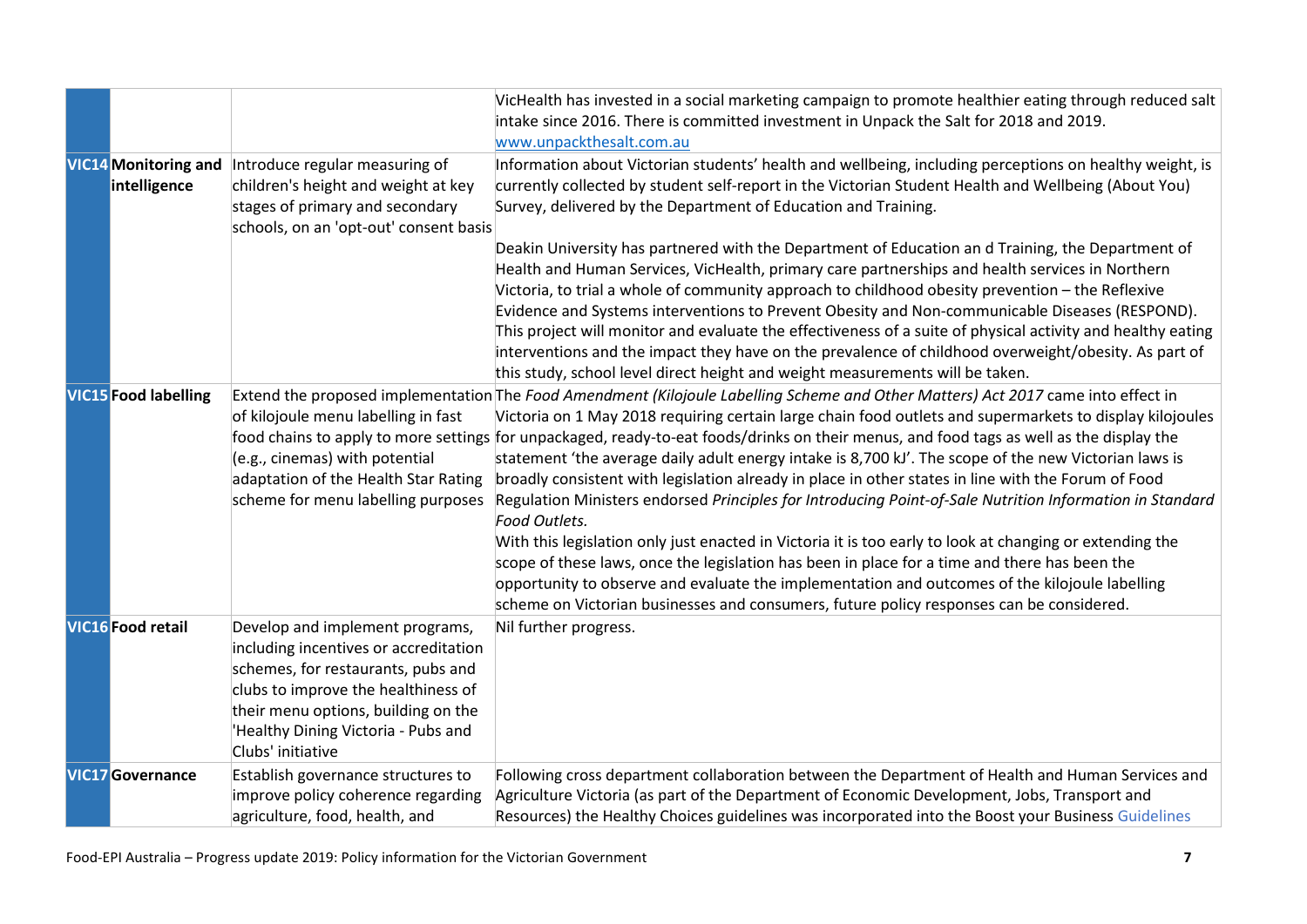|                         | innovation / research and<br>development policies                                                                                                                             | under the Food innovation Voucher Stream. Businesses were encouraged to consider the guidelines in<br>their applications. Applications showed consideration of the guidelines and projects expected to result<br>in a healthier product were considered favourable during the assessment process.                                                                                                                                                                                                                                                                                                                                                                                                                                                                                                              |
|-------------------------|-------------------------------------------------------------------------------------------------------------------------------------------------------------------------------|----------------------------------------------------------------------------------------------------------------------------------------------------------------------------------------------------------------------------------------------------------------------------------------------------------------------------------------------------------------------------------------------------------------------------------------------------------------------------------------------------------------------------------------------------------------------------------------------------------------------------------------------------------------------------------------------------------------------------------------------------------------------------------------------------------------|
| <b>VIC18</b> Governance | Modify the government lobby<br>register to require more detailed<br>lobbying activities (such as when<br>lobbying is occurring, who is<br>involved, and the issues discussed) | The Victorian Register of lobbyists is a public online platform that contains information about lobbyists<br>who make representation to government on behalf of their clients. The Victorian Public Sector<br>reporting, including details of specific Commissioner maintains the register.                                                                                                                                                                                                                                                                                                                                                                                                                                                                                                                    |
| <b>VIC19</b> Governance | Improve transparency of political<br>time declaration of political<br>donations over \$1,000                                                                                  | Victoria will soon have the strictest and most transparent political donation laws in Australia under<br>donations by introducing online, real-legislation introduced into the Parliament this year by the Andrews Labor Government. The Electoral<br>Legislation Amendment Bill 2018 will overhaul Victoria's political donations regime by eliminating large<br>donations and usher in Australia's most transparent donation disclosure laws to give Victorians<br>increased confidence in political decision making.<br>To assist parties in preparing for the new rigorous compliance regime, administrative funding will<br>commence from 1 July 2018. The remainder of the reforms commence on 25 November 2018,<br>immediately after the State Election. https://www.premier.vic.gov.au/donationreform/ |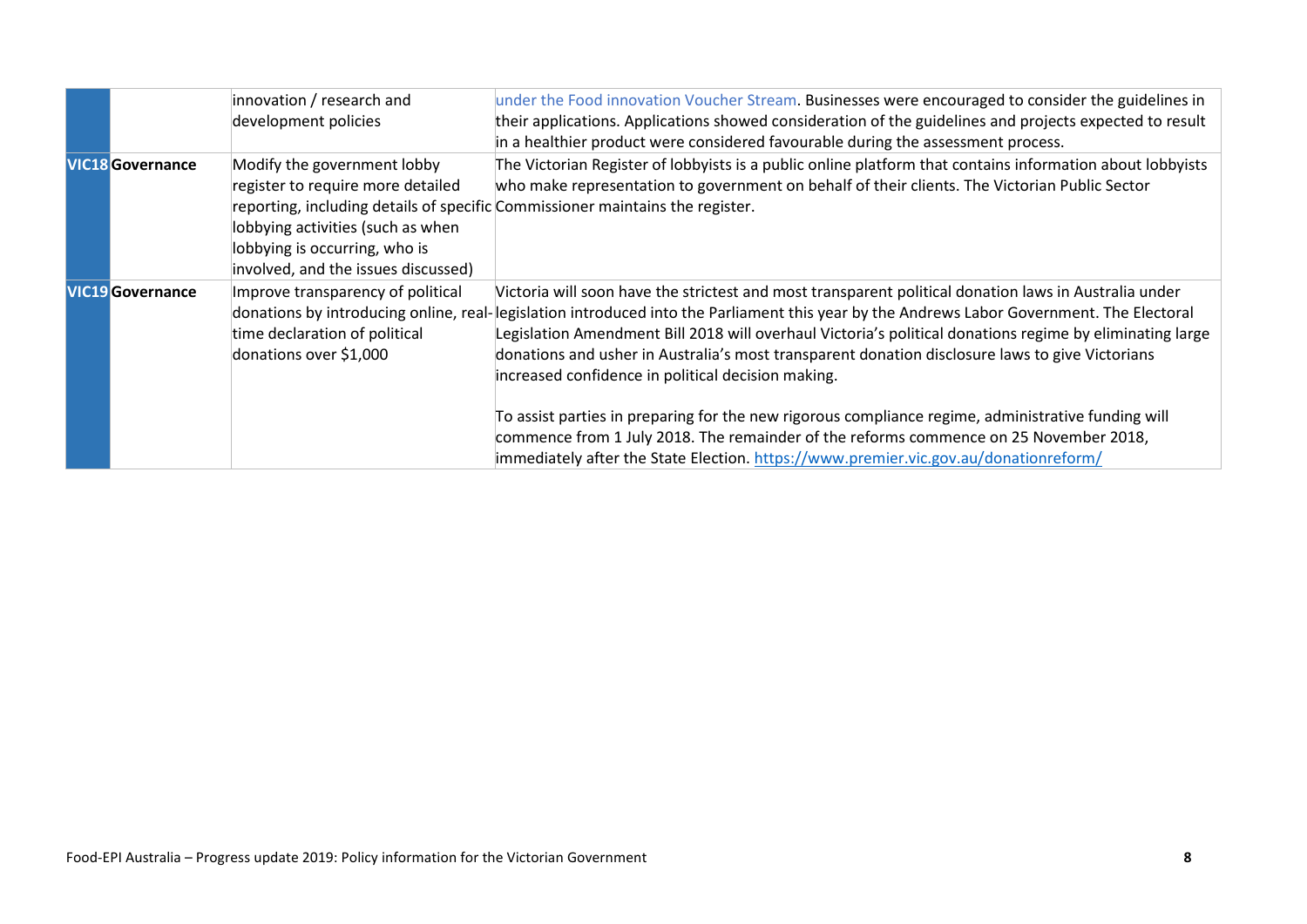| Additional actions/poncies/progress related to improving the rood environment / obesity prevention / population nutrition (not captured above) |                                                                                                                                                                                                                                                                                                                                                                                                                                                                                                             |  |  |
|------------------------------------------------------------------------------------------------------------------------------------------------|-------------------------------------------------------------------------------------------------------------------------------------------------------------------------------------------------------------------------------------------------------------------------------------------------------------------------------------------------------------------------------------------------------------------------------------------------------------------------------------------------------------|--|--|
| <b>Action</b>                                                                                                                                  | <b>Details</b>                                                                                                                                                                                                                                                                                                                                                                                                                                                                                              |  |  |
| 1. The Victorian Healthy Eating Enterprise                                                                                                     | The Victorian Healthy Eating Enterprise (VHEE) provides a collaborative platform for stakeholder to<br>progress action on three priority areas; increasing fruit and vegetable consumption, decreasing<br>sugar sweetened beverage consumption and improving access to nutritious food. The VHE hosts<br>four roundtable events each year, one strategic leadership roundtables and three implementation<br>and action roundtables. The VHEE has over 300 partners from across the health sector and state. |  |  |
| 2. VicHealth - Healthy Eating and Active Living<br>Roundtable                                                                                  | VicHealth established a Healthy Eating and Active Living Roundtable in 2017 with peak health and<br>research organisations in Victoria. This group meets at an executive level quarterly to progress<br>collaboration regarding healthy eating and active living activities in Victoria. No public outcomes to<br>be reported at this point.                                                                                                                                                                |  |  |
| 3. VicHealth - Salt Reduction Partnership                                                                                                      | VicHealth established the Victorian Salt Reduction Partnership in 2014 to coordinate a state-wide<br>initiative aimed at reducing population salt intake. This has included an appropriately resourced<br>program of work that increases public awareness (campaign and media), engages food industry in<br>reformulation efforts, and advocates to the Federal government for a Reformulation Program that<br>sets and monitors salt targets in processed foods.                                           |  |  |
| Notes / comments:                                                                                                                              |                                                                                                                                                                                                                                                                                                                                                                                                                                                                                                             |  |  |
|                                                                                                                                                |                                                                                                                                                                                                                                                                                                                                                                                                                                                                                                             |  |  |

**Additional actions/policies/progress related to improving the food environment / obesity prevention / population nutrition (not captured above)**